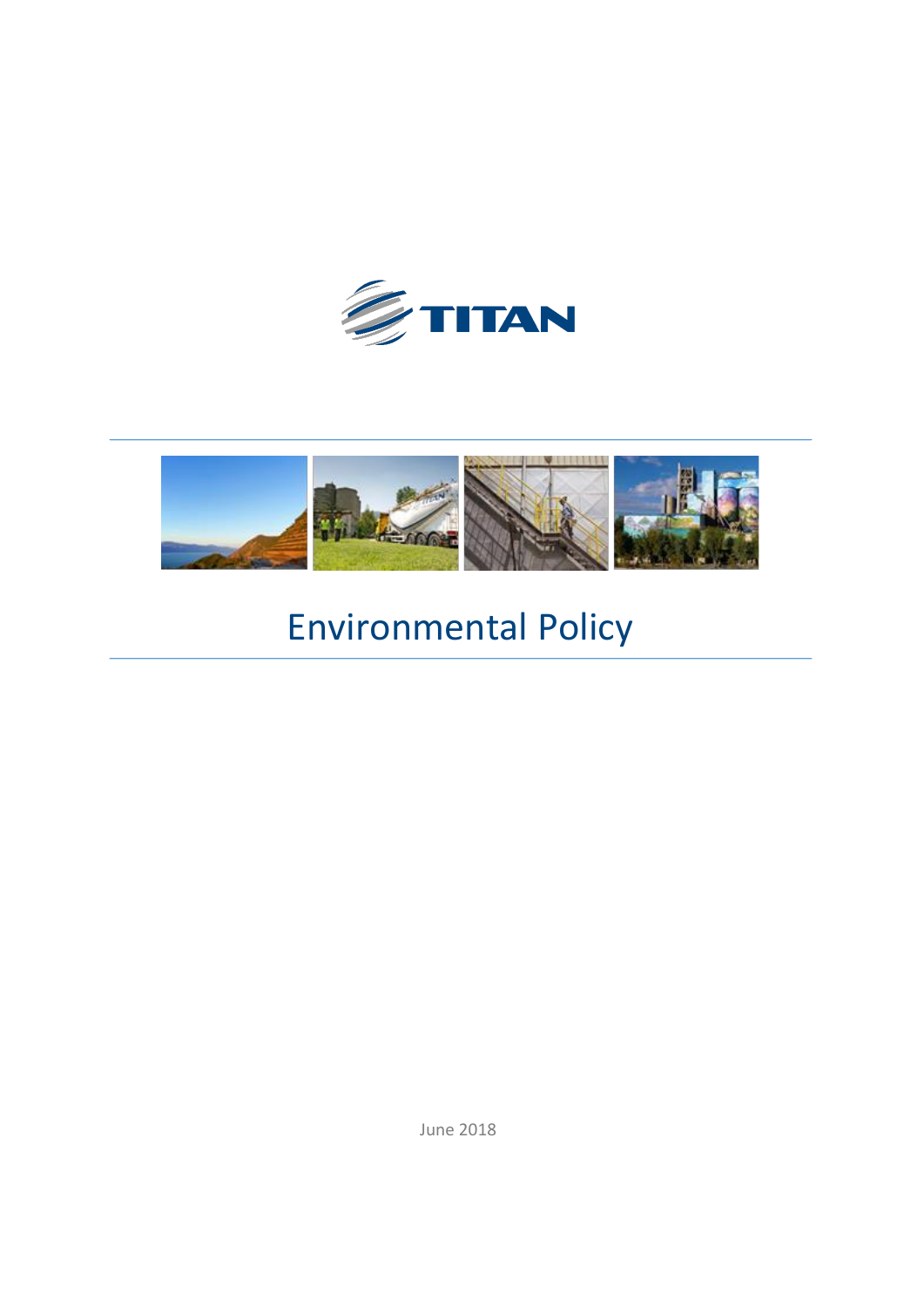

# Table of Contents

| 5. Striving for recovering resources, reducing and managing waste responsibly |  |
|-------------------------------------------------------------------------------|--|
|                                                                               |  |
|                                                                               |  |
|                                                                               |  |
|                                                                               |  |
|                                                                               |  |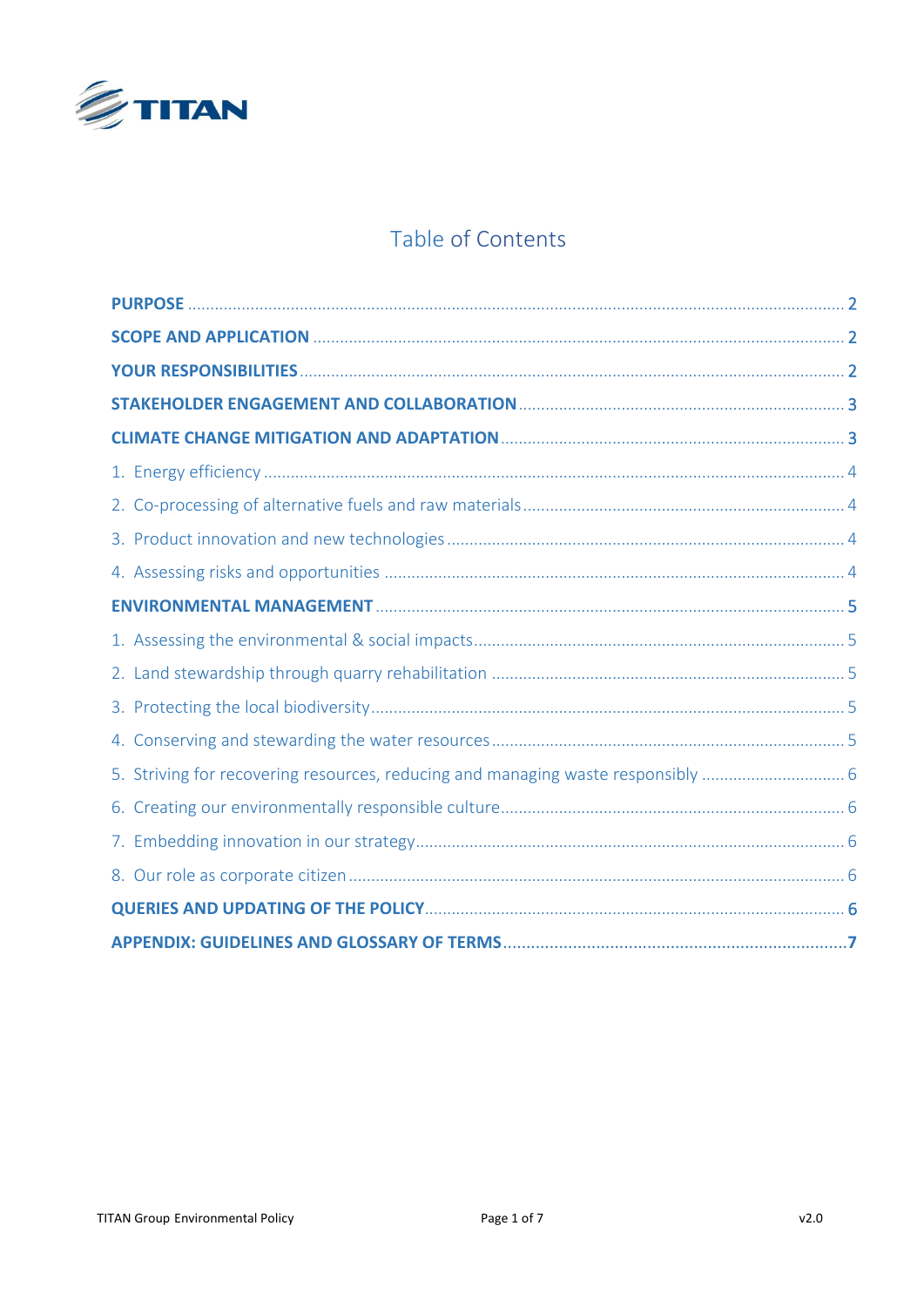

### **Purpose**

TITAN Group Environmental Policy and Climate Change Mitigation Strategy aim to enhance awareness and build on TITAN's enduring commitment, reduce adverse operational impacts while accelerating the positive impacts of its operations through a long-term, responsible and proactive approach.

Adherence to the National Law on environment in each country and the respective local regulations are considered as the base line commitments, while TITAN invests in facilities, know-how and management systems, and collaborates with key stakeholders, for achieving continuous improvement.

# **Scope and Application**

This Policy applies to all TITAN operations and subsidiaries. Business Units and/or Regions within TITAN Group may adopt their individual environmental policies, adapted also to the local legislation requirements and clearly embedded in their environmental management systems, but with adherence to this Group Policy.

# **Your Responsibilities**

All TITAN Group employees should be aware of this policy and TITAN's climate change mitigation strategy which is a core element of this policy. This applies also to TITAN's affiliate companies.

Each TITAN employee whose position involves material decision-making on environment-related activities, planning or executing plans for managing environmental aspects, and improving performance for mitigating our environmental footprint, is responsible to:

- Be familiar with the fundamental principles of the law and respective regulations on the environment in each country, state or province (down to level of municipality);
- Identify environmental aspects and potential issues when they arise, as addressed in the systems for environmental management and monitoring our legal compliance;
- Assess the consequences due to risks emerging from such above issues; and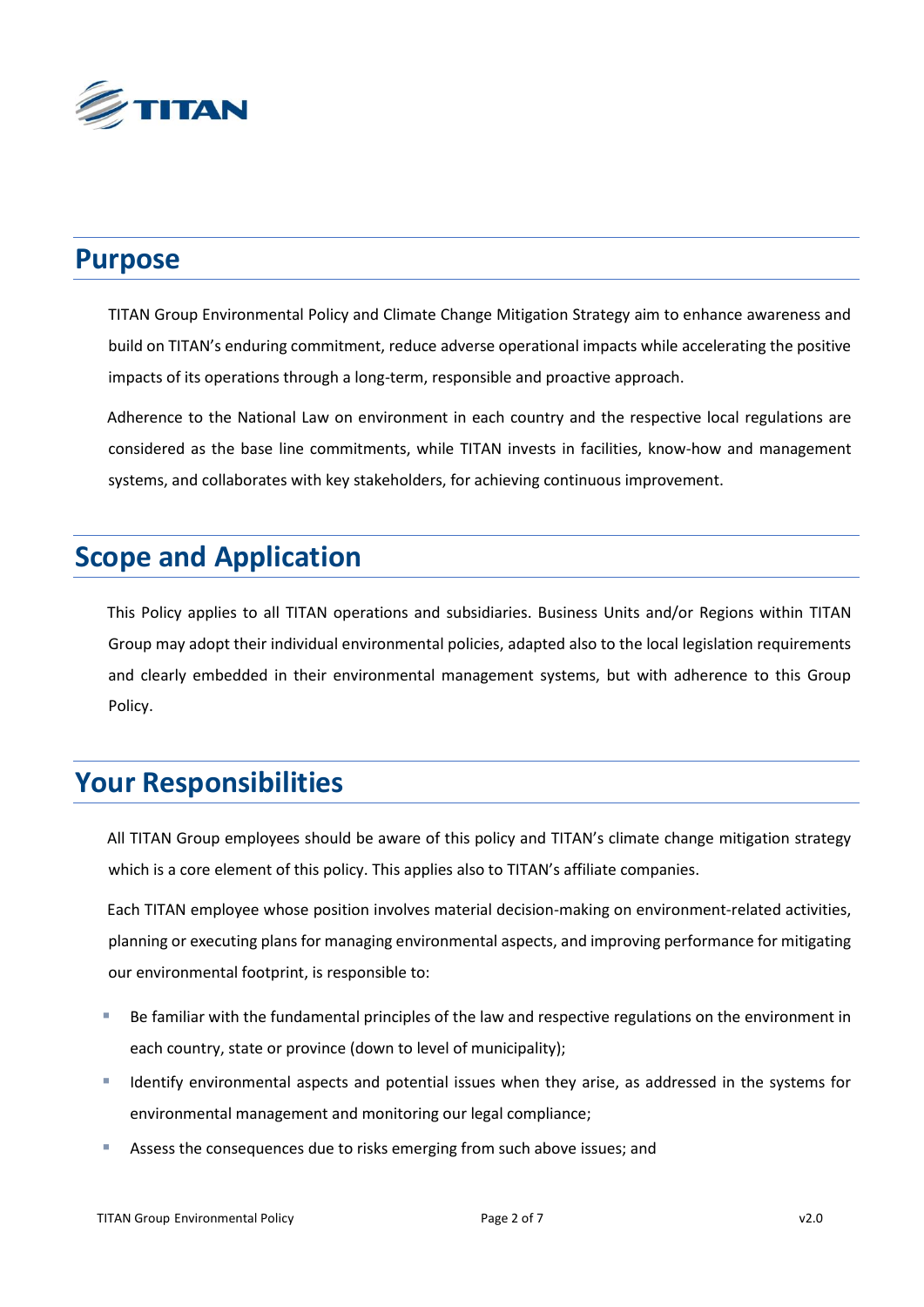

- Be personally committed to achieving full compliance with the existing law, while aspiring and promoting the principles of TITAN's environmental policy.
- Pursue CSI best practices as guide to maximize impact.

All persons and business partners who perform services for or on behalf of any entity of TITAN Group are expected to be aware of this policy and respect relevant laws and standards. Commitment to care for the environment is considered as additional element of long-term collaboration with suppliers and business partners.

### **Stakeholder Engagement and Collaboration**

Engaging with key stakeholders in collaborative actions is encouraged in order to better understand our environmental impacts, and develop applicable solutions, while sharing knowledge and best practices. In this direction, TITAN invests resources in joint global, regional and local collaborative initiatives for scaling up our efforts for sustainability. Through collaborative efforts TITAN contributes to the development of sector-specific guidelines, and scientific methods and standards, to enable a global sector approach to mitigate climate change and achieve environmental stewardship.

### **Climate Change Mitigation and Adaptation**

Climate Change is a major challenge with planetary dimensions and also corporate risks, and TITAN is committed to playing our part in developing practical solutions at national, regional and global level. Responding to climate change involves two possible approaches: reducing and stabilizing the levels of greenhouse gases in the atmosphere **("mitigation")** and/or adapting to the climate change already in the pipeline **("adaptation")**. Apart from efforts to reduce emissions to help limit the extent of climate change, TITAN is also preparing for the expected impacts, by investing to adaptation and resilience.

This Climate Change Mitigation Strategy (CCMS) sets out how TITAN Group contributes to the reduction of greenhouse gas emissions throughout the value chain. It provides a high-level guide for action by all TITAN subsidiaries who are responsible to develop detailed Action Plans and specify the way forward and to monitor progress.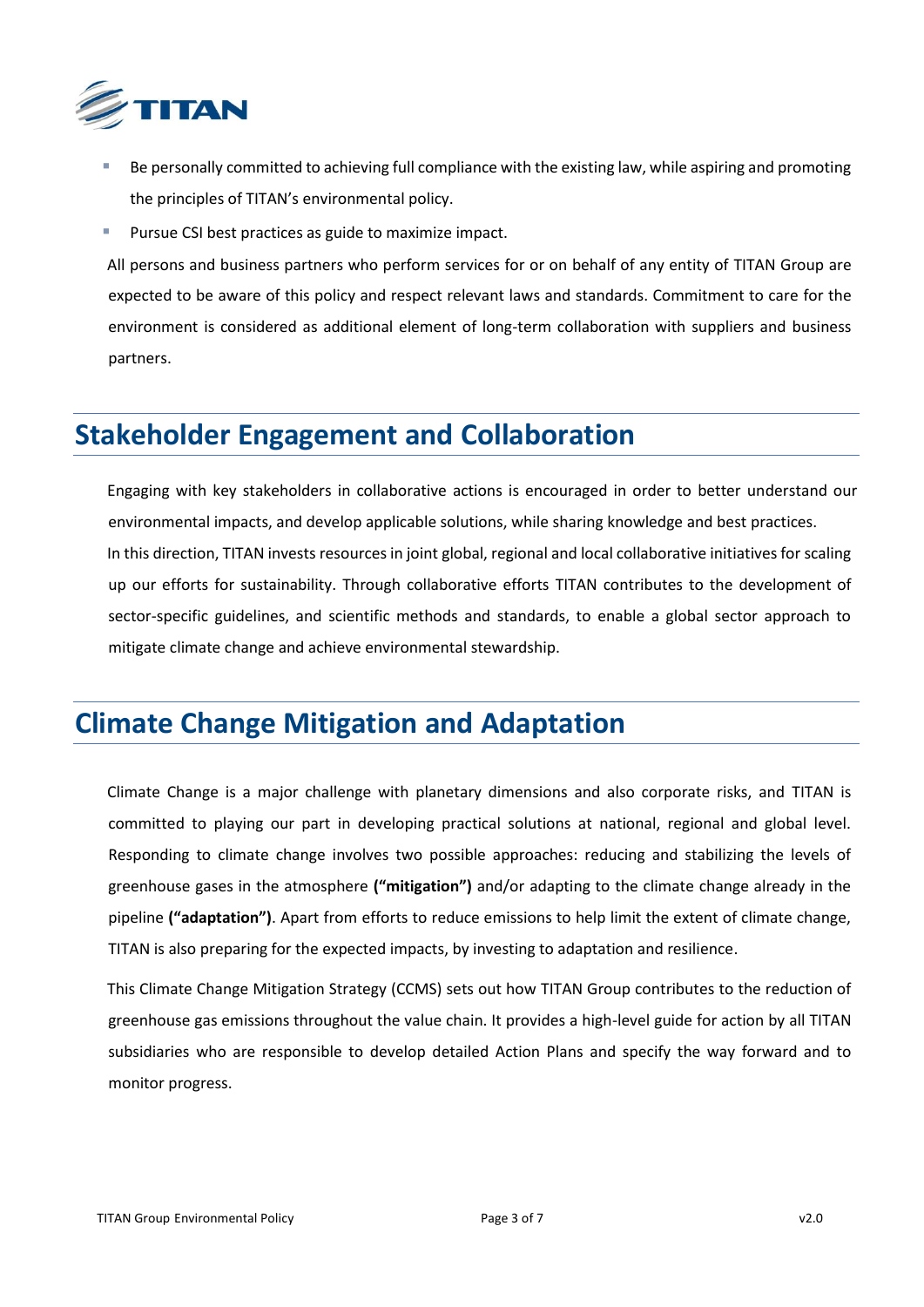

TITAN Group has in place a CCMS Roadmap which focuses on minimizing our  $CO<sub>2</sub>$  footprint, and actively addressing the challenges of climate change through specific  $CO<sub>2</sub>$  reduction programs in our operations and improvement opportunities in the supply chain.

Priorities of the CCMs are:

#### <span id="page-4-0"></span>1. Energy efficiency

Carbon abatement and energy efficiency are intertwined as the driving forces of TITAN's Climate Mitigation Strategy. Efficient use of energy, both thermal and electrical is required in all activities supported by energy efficiency management systems and on-going monitoring of performance.

#### <span id="page-4-1"></span>2. Co-processing of alternative fuels and raw materials

Use of alternative low-carbon or neutral fuels, and alternative raw materials enables the reduction of the use of non-renewable resources. Co-processing of different waste streams in our operations (biomass, municipal and other, inert waste materials) is not only an environmentally responsible and efficient way of reducing our carbon footprint, but also enables solutions and builds on the requirements of the circular economy.

#### <span id="page-4-2"></span>3. Product innovation and new technologies

Cement production with lower clinker content has the potential to improve substantially our carbon intensity and is a matter of careful and well-planned business strategy in each region and country. We continue to invest in developing the local markets for accepting high-quality blended cements, and increasing the use of additives in cement grinding, especially alternative materials from other industries' by-products. Improving clinker to cement ratio along with carbon efficiency of our products are considered as business opportunities.

#### <span id="page-4-3"></span>4. Assessing risks and opportunities

Understanding the risks related to climate change is an on-going effort related to Environmental Management and Performance Assessment that is contacted annually in all key operations of the Group following respective standards. Beyond technical efficiencies and product innovation, TITAN is working on the Risk Assessment with focus on: (a) 'Adaptation' of our assets and business model in view of possible extreme weather phenomena (downside) and the opportunities which could emerge in the different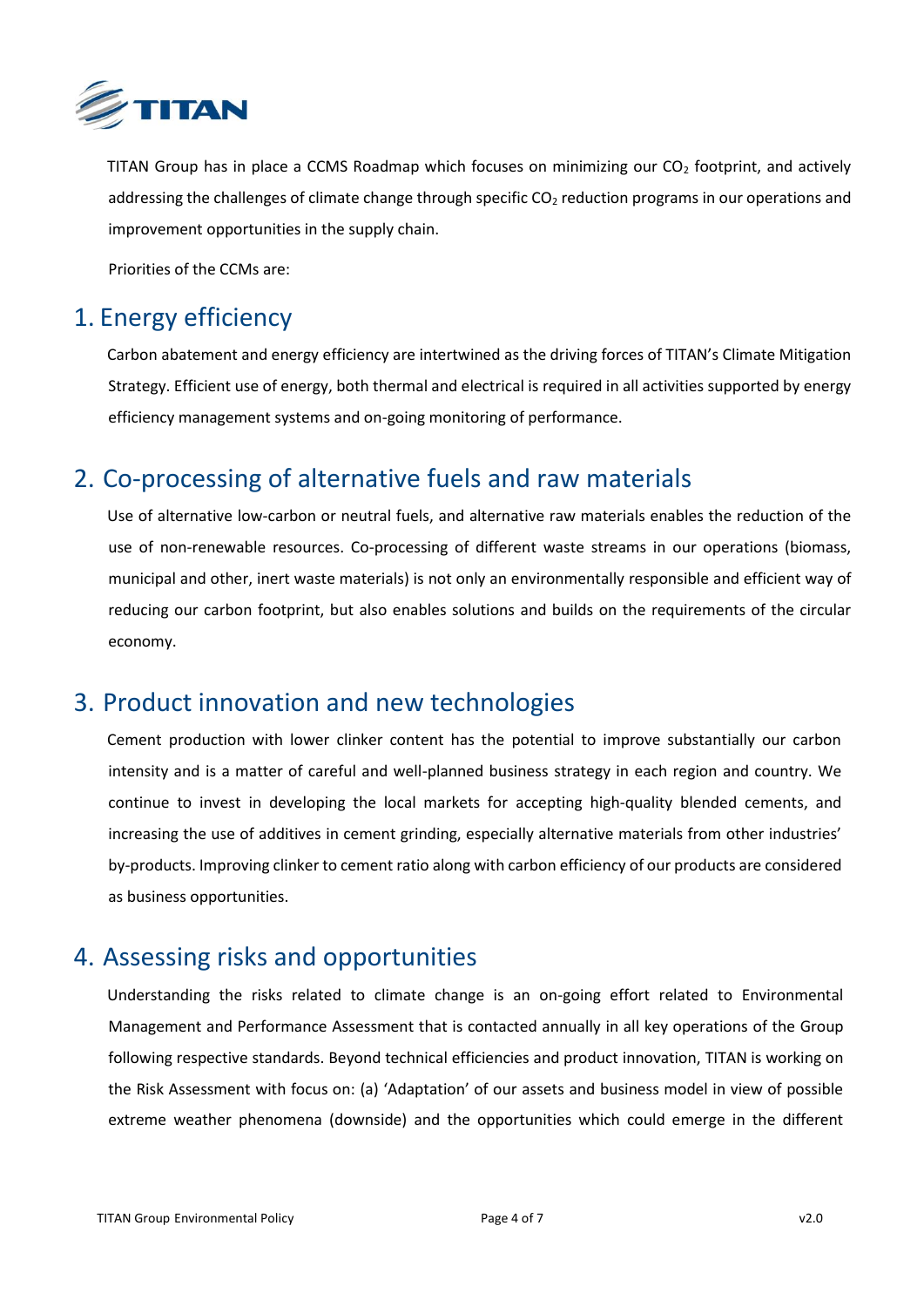

markets because of local demand peaks (upside), and (b) The financial impact of the future cost of emission rights (translated to 'Internal Carbon Pricing').

## **Environmental Management**

We seek to improve continuously our environmental performance, reviewing and monitoring at top management level the effectiveness of our programs and actions by setting corporate objectives and targets, under the framework of the environmental management systems while striving for application of industry best practices.

#### <span id="page-5-0"></span>1. Assessing the environmental & social impacts

Assessing the environmental impacts at each facility, making sure that we minimize adverse impacts to the environment and achieve net positive impact where possible.

### <span id="page-5-1"></span>2. Land stewardship through quarry rehabilitation

Developing and implementing rehabilitation plans at our quarry sites, in line with best practices, listening to the needs and expectations of local stakeholders, while striving to lead by example in the stewardship of land.

### <span id="page-5-2"></span>3. Protecting the local biodiversity

Taking the necessary measures to protect and where possible enhance the value of biodiversity, including the areas of natural heritage and importance to local communities.

#### <span id="page-5-3"></span>4. Conserving and stewarding the water resources

Conserving the quantity and sustaining the quality of water resources in all our facilities and the neighboring areas, and reducing the withdrawal and consumption of fresh water, by establishing recycling and promoting responsible and efficient practices for water usage and discharges.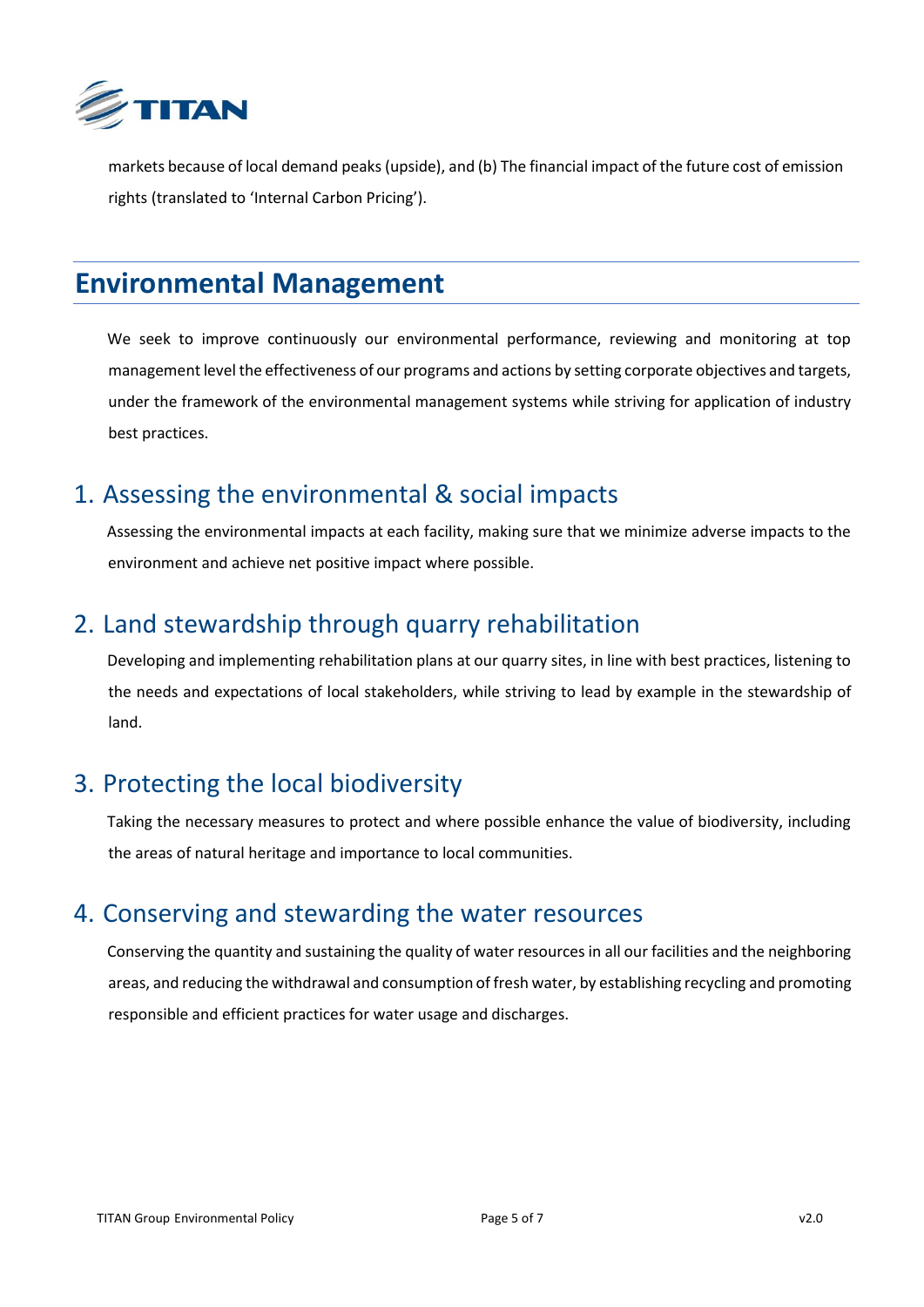

# <span id="page-6-0"></span>5. Striving for recovering resources, reducing and managing waste responsibly

Reducing waste produced by operations, reusing our own by-products and these of other industries, and promoting resource recovery through advanced technical solutions for the reuse and recycling, in alignment with the principles of circular economy, while disposing off any residual waste, by using safe and responsible methods.

#### <span id="page-6-1"></span>6. Creating our environmentally responsible culture

Promoting environmentally responsible attitudes and behaviors in all our employees, and encourage suppliers, customers and other business associates along the supply chain, to adopt similar practices.

### <span id="page-6-2"></span>7. Embedding innovation in our strategy

Promoting innovation for designing and developing environmentally-driven technologies and products, while addressing the needs of society, and aligning our strategy with emerging business opportunities for our industry.

#### <span id="page-6-3"></span>8. Our role as corporate citizen

Promoting open communication and dialogue with all stakeholders, adhering to key principles such as materiality and completeness in our reporting on environmental performance, for disclosing our improvements. Assessing and effectively mitigating our impacts regarding fugitive dust and other emissions, noise, vibrations and traffic, communicating openly and sincerely with the local stakeholders, and pursuing the establishment of a win-win partnership with the local community.

# **Queries and Updating of the Policy**

Queries should be addressed to the Group Engineering and Technology Department, and the Regional Environmental Departments (where applicable).

The Policy and attached Guidelines will be amended from time to time, based on experience gained, the evolution of technological levers, and changes in the regulatory frameworks.